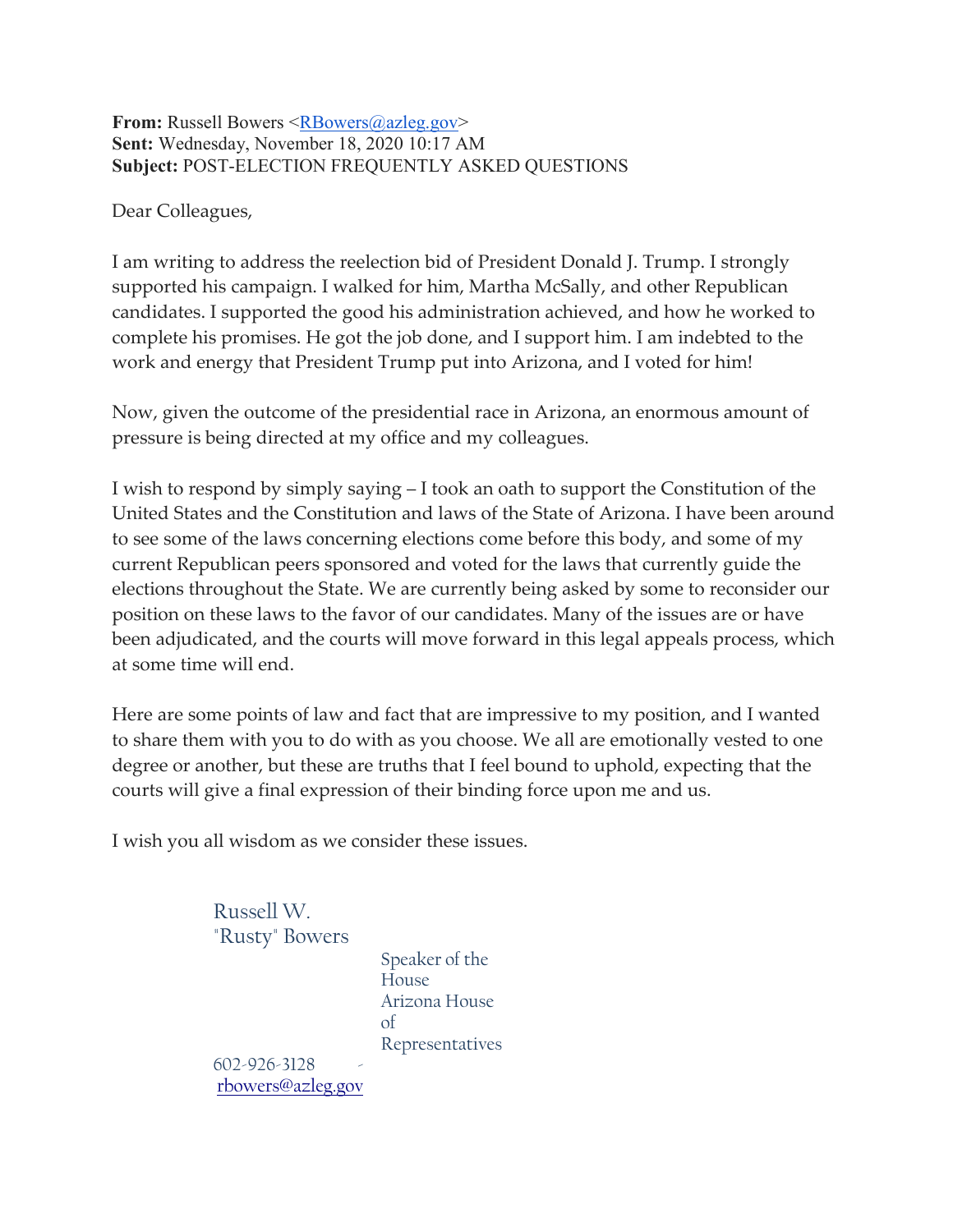# **POST-ELECTION FREQUENTLY ASKED QUESTIONS**

# **Q. Can the Arizona Legislature select different presidential electors?**

A. Under Arizona law [\(A.R.S. §](https://www.azleg.gov/ars/16/00212.htm) 16-212), voters elect the State's presidential electors on Election Day. Because the electors already have been elected, the Legislature cannot retroactively change the selection method for the November 2020 election.

# **Q. Can Arizona's presidential electors cast their electoral college votes for whichever candidate they prefer?**

A. After statutory [changes](https://www.azleg.gov/legtext/53leg/1R/laws/0094.pdf) made in 2017, [A.R.S. §](https://www.azleg.gov/ars/16/00212.htm) 16-212 requires presidential electors to cast their electoral college votes for the candidates for president and vice president who jointly received the most votes according to the statewide canvass. An elector who knowingly refuses to do so automatically is removed from office. Representative Kern was the prime sponsor of the bill that made these changes, which received near-unanimous support from Republicans in both the House and the Senate.

# **Q. Can the Legislature force a statewide or countywide hand count now?**

A. [A.R.S. §](https://www.azleg.gov/ars/16/00602.htm) 16-602 requires each county officer in charge of an election to conduct a hand count according to a statutory process, as well as the hand count procedures established by the Secretary of State in the **Election Procedures Manual**. Once that hand count is complete, the county can conduct another one only if the first hand count produces a certain margin of discrepancy. Maricopa County's hand count produced zero discrepancies. Consequently, the county considers that the official count by statute.

# **Q. Can the Legislature demand that Maricopa County hand count the votes cast at five or even 100 percent of the county's vote centers?**

A. [A.R.S. §](https://www.azleg.gov/ars/16/00602.htm) 16-602 and the [Election Procedures Manual](https://azsos.gov/sites/default/files/2019_ELECTIONS_PROCEDURES_MANUAL_APPROVED.pdf) require counties to hand count the votes cast in at least two percent of the precincts or vote centers in the county, or two precincts or vote centers, whichever is greater. So, before its hand count occurred, Maricopa County could have decided to hand count five percent or even 100 percent of the votes cast in the county's vote centers. But it was not required to do so, and once the hand count was complete and showed no discrepancies, the law did not authorize Maricopa County to expand its hand count to include additional vote centers.

**Q. A.R.S. § 16-602 requires a hand count of the votes cast in two or two percent of** *precincts***, but the Election Procedures Manual says that counties that use vote centers can hand count the votes cast in two or two percent of** *vote centers***. Do these provisions conflict?**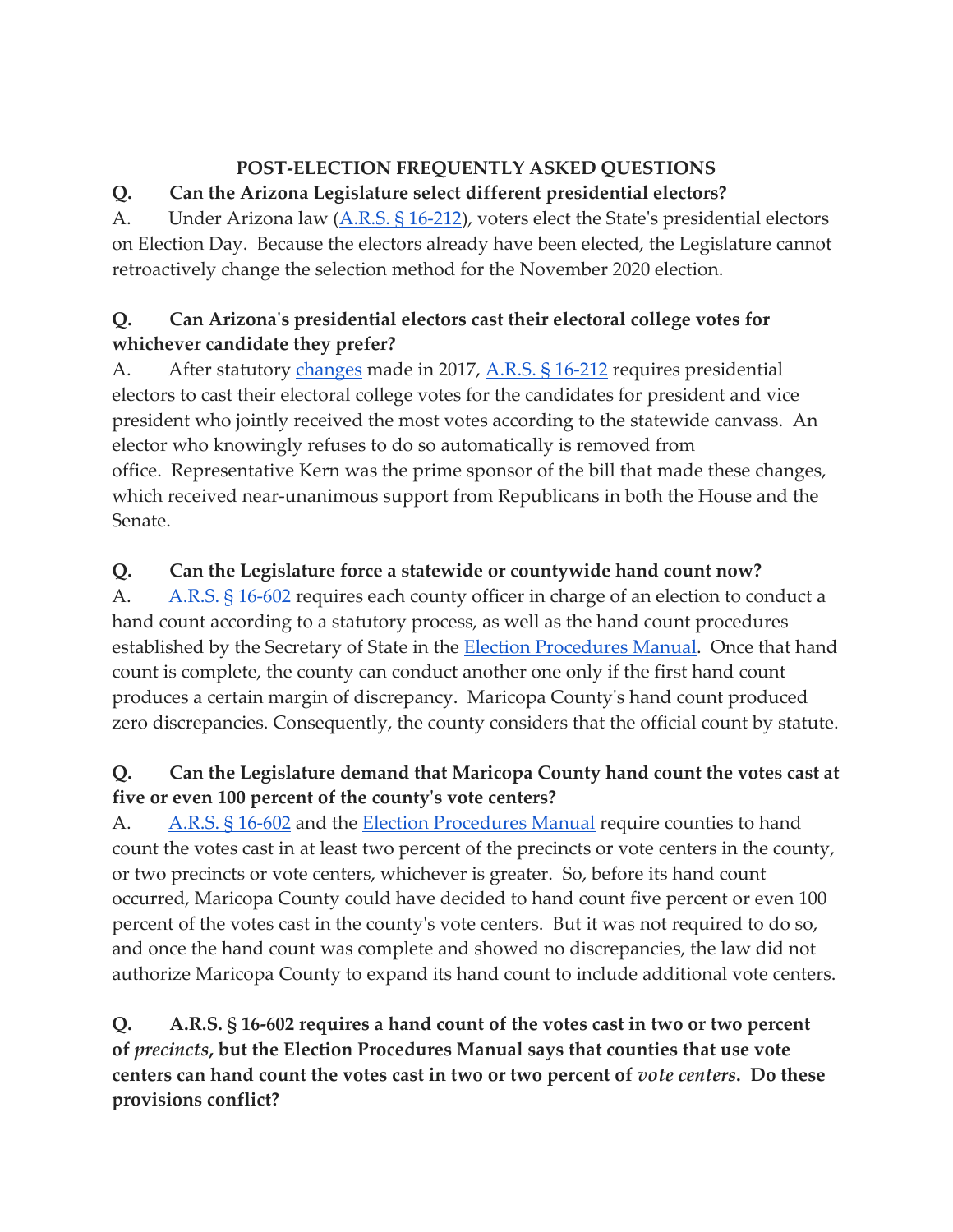A. The Attorney General's Office informally opined that these provisions do not conflict, because (among other reasons)  $\underline{A.R.S.S.S. S}$  16-602 states that "[t]he hand count shall be conducted as prescribed in this section *and* in accordance with hand count procedures established by the secretary of state in the official instructions and procedures manual adopted pursuant to § 16-452"—that is, the [Election Procedures](https://azsos.gov/sites/default/files/2019_ELECTIONS_PROCEDURES_MANUAL_APPROVED.pdf)  [Manual.](https://azsos.gov/sites/default/files/2019_ELECTIONS_PROCEDURES_MANUAL_APPROVED.pdf) The EPM has addressed hand counts of ballots cast at vote centers since 2012. This issue is currently being litigated in *[Arizona Republican Party v.](https://www.clerkofcourt.maricopa.gov/records/election-2020/cv2020-014553)  [Fontes](https://www.clerkofcourt.maricopa.gov/records/election-2020/cv2020-014553)* (No. CV2020-014553).

#### **Q. Can the Legislature force a statewide or countywide recount?**

A. [A.R.S. §](https://www.azleg.gov/ars/16/00661.htm) 16-661 *et seq.* provide for a recount only when the canvass of returns shows a specified, narrow margin of victory, but no race in Arizona is within any of those statutory margins. Additionally, [A.R.S. §](https://www.azleg.gov/ars/16/00671.htm) 16-671 *et seq.* authorize election contests, including on grounds that votes were cast illegally or counted erroneously  $(A.R.S.S. 616 672(A)(4)$ –(5)). No such election contest has been filed so far.

### **Q. Can the Legislature force an additional audit of the Dominion Voting Systems machines?**

A. Arizona law includes many safeguards for ensuring the reliability and integrity of the voting equipment that is used here. For example, under [A.R.S. §](https://www.azleg.gov/ars/16/00442.htm) 16-442 and the [Election Procedures Manual,](https://azsos.gov/sites/default/files/2019_ELECTIONS_PROCEDURES_MANUAL_APPROVED.pdf) a new voting system must be certified by a Voting System Test Laboratory accredited in accordance with federal law, the federal Election Assistance Commission, and the Secretary of State, based on a recommendation from the state Election Equipment Certification Committee. Additionally, [A.R.S. § 16-](https://www.azleg.gov/ars/16/00449.htm) [449](https://www.azleg.gov/ars/16/00449.htm) and the **[EPM](https://azsos.gov/sites/default/files/2019_ELECTIONS_PROCEDURES_MANUAL_APPROVED.pdf)** require extensive testing of voting equipment both before and after the election. That testing is open to designated political party representatives, candidates, government officials, the public, and the press. None of the testing of Maricopa County's tabulation equipment has revealed any tabulation errors, and no law authorizes the Legislature to require additional testing now.

# **Q. What is the status of the election lawsuits?**

A. The Trump campaign dropped its <u>[lawsuit](https://www.clerkofcourt.maricopa.gov/records/election-2020/cv2020-014248)</u> against the Secretary of State and Maricopa County officials last Friday. Two lawsuits remain pending in Maricopa County Superior Court: *[Arizona Republican Party v. Fontes](https://www.clerkofcourt.maricopa.gov/records/election-2020/cv2020-014553)* (No. CV2020-014553), in which the plaintiff asserts that Arizona law requires counties to hand count ballots cast in at least two percent of precincts, not vote centers; and *[Aguilera v. Fontes](https://www.clerkofcourt.maricopa.gov/records/election-2020/cv2020-14562)* (No. CV2020- 014562), in which one voter claims she was denied the right to vote, and a second voter claims he was denied the right to have his vote counted. Neither pending lawsuit alleges that fraud occurred, and the Trump campaign repeatedly [disavowed](https://www.azcentral.com/story/news/politics/elections/2020/11/12/maricopa-county-judge-hear-trump-team-case-maricopa-county-votes/6260414002/) claims that it did.